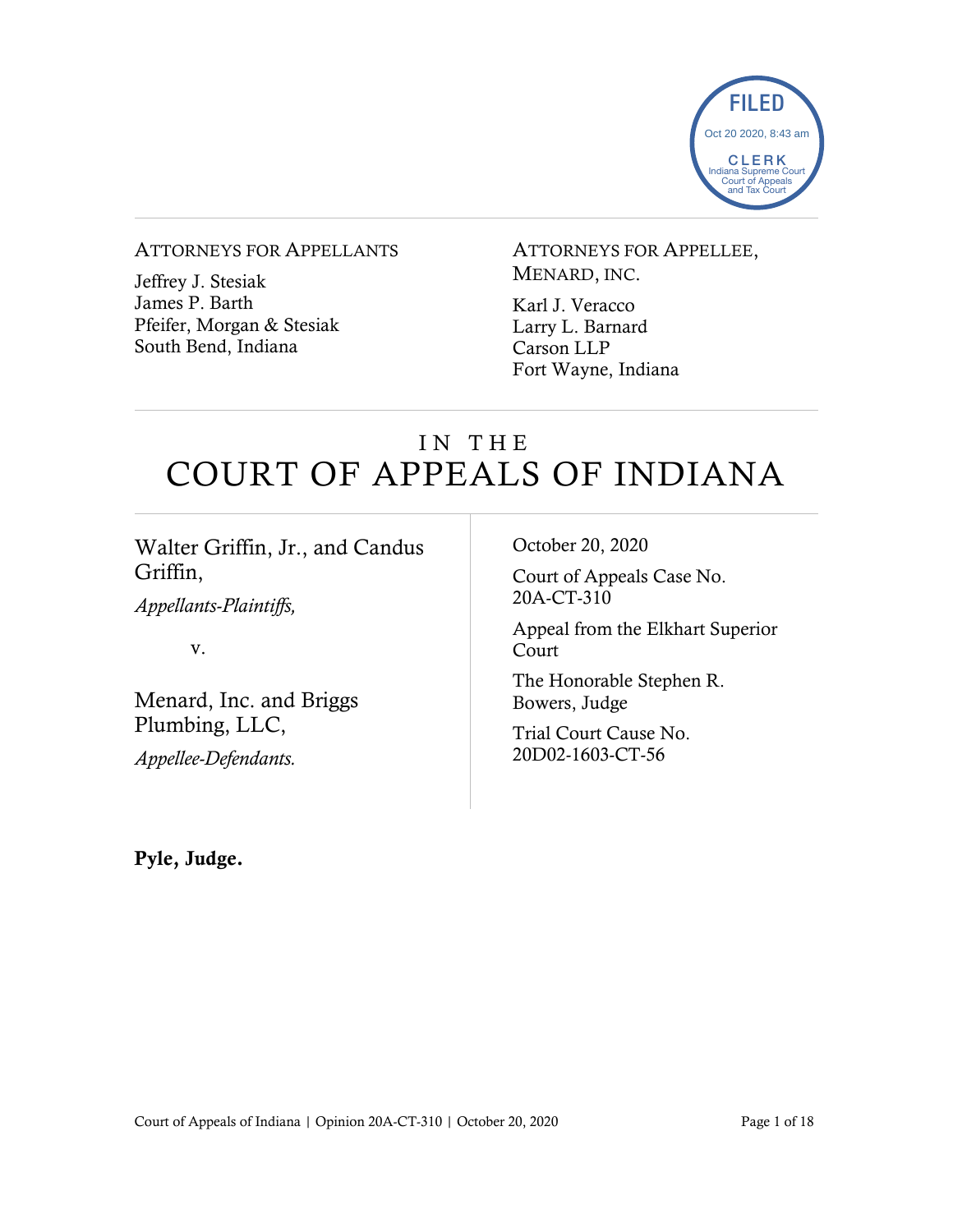## Statement of the Case

- [1] Walter ("Walter") and Candus Griffin ("Candus") (collectively, "the Griffins") appeal the trial court's grant of summary judgment in favor of Menard, Inc. ("Menard"). This appeal originates from a complaint filed by the Griffins alleging premises liability negligence and loss of consortium based on an incident at Menard wherein the bottom of a box containing a sink opened when Walter pulled the box off the shelf, and the sink fell on Walter.
- [2] The Griffins argue that the trial court erred by granting summary judgment in favor of Menard. Specifically, they argue that: (1) Menard failed to negate the breach of duty element of their premises liability negligence claim because questions of fact exist as to whether Menard had knowledge of the defectively packaged sink on its shelf; (2) there was a presumption of negligence created under the doctrine of *res ipsa loquitur*; and (3) there was an inference of negligence created under the doctrine of spoliation.
- [3] We conclude that, based on the evidence designated to the trial court, Menard failed in its initial burden of showing the absence of a genuine issue of material fact regarding whether it had actual or constructive knowledge of whether the particular sink box was defective. Additionally, Menard failed to meet its initial burden of showing an absence of material fact on the Griffins' *res ipsa loquitur* claim. However, we conclude that Menard met its burden of negating an element of the Griffins' spoliation claim. Accordingly, we affirm the grant of summary judgment in favor of Menard on the spoliation claim and reverse the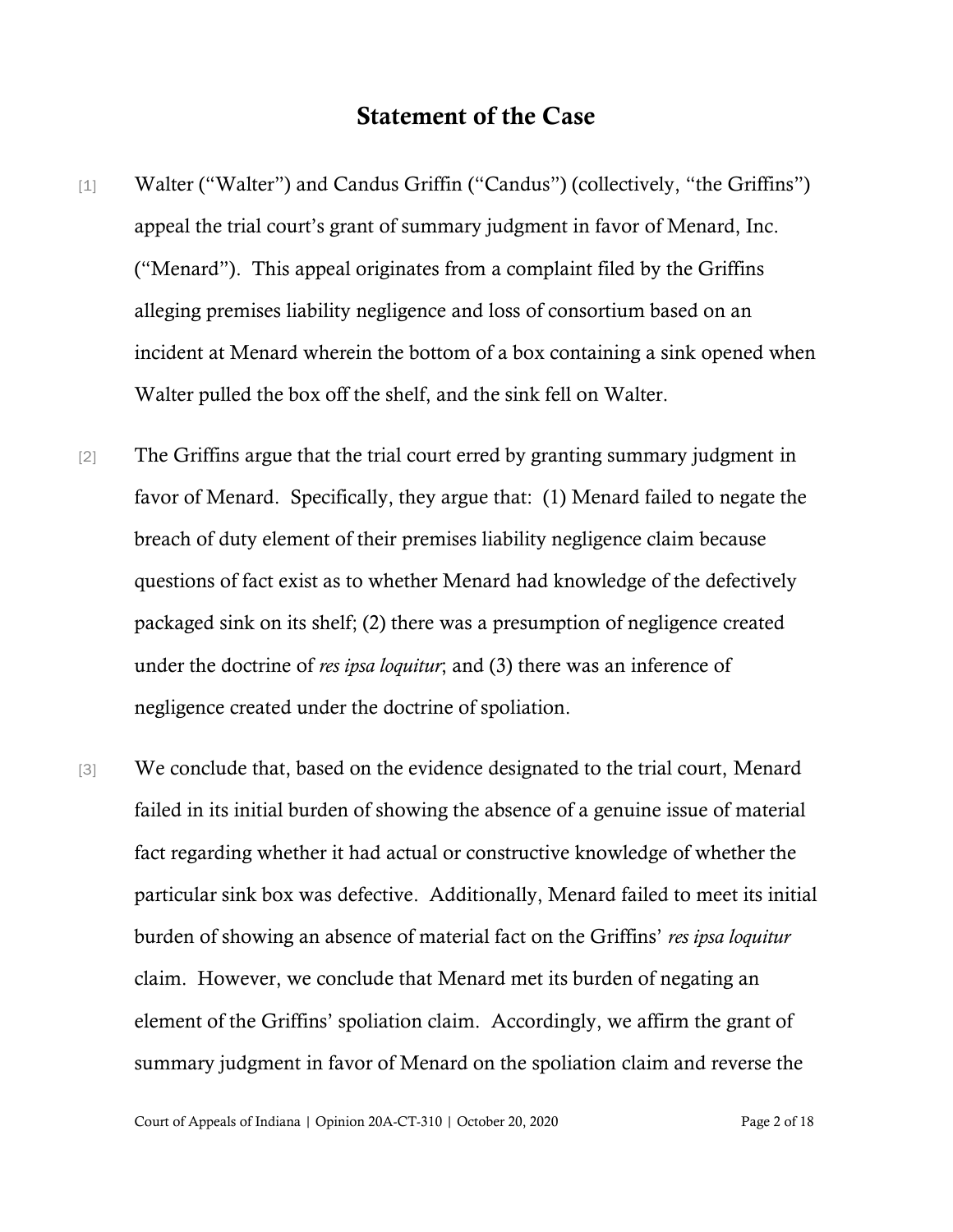grant of summary judgment with respect to the Griffins' claims of premises liability negligence and *res ipsa loqutur*.

[4] We affirm in part, reverse in part, and remand.

## Issue

Whether the trial court erred in granting summary judgment in favor of Menard.

## Facts

- [5] The facts most favorable to the Griffins, the non-moving party in this summary judgment action, reveal that on May 31, 2015, the Griffins were shopping at a Menard home improvement store in Elkhart, Indiana. The Griffins were interested in purchasing a new bathroom vanity sink. After seeing a model that they liked, Walter grabbed the box that contained the desired sink. The box was located on the second shelf. Walter reached up and grabbed the two handles on the box and began to remove the box from the shelf. As Walter pulled the box off the shelf, the bottom part of the box opened, and the sink fell on Walter. Walter sustained injuries to the right side of his neck, right shoulder, and right foot.
- [6] On March 9, 2016, the Griffins filed a complaint for damages against Menard, claiming premises liability negligence and loss of consortium. On July 30, 2018, Menard filed a third-party complaint against Briggs Plumbing Products, LLC, who had manufactured and boxed the sink. On May 1, 2019, Menard

Court of Appeals of Indiana | Opinion 20A-CT-310 | October 20, 2020 Page 3 of 18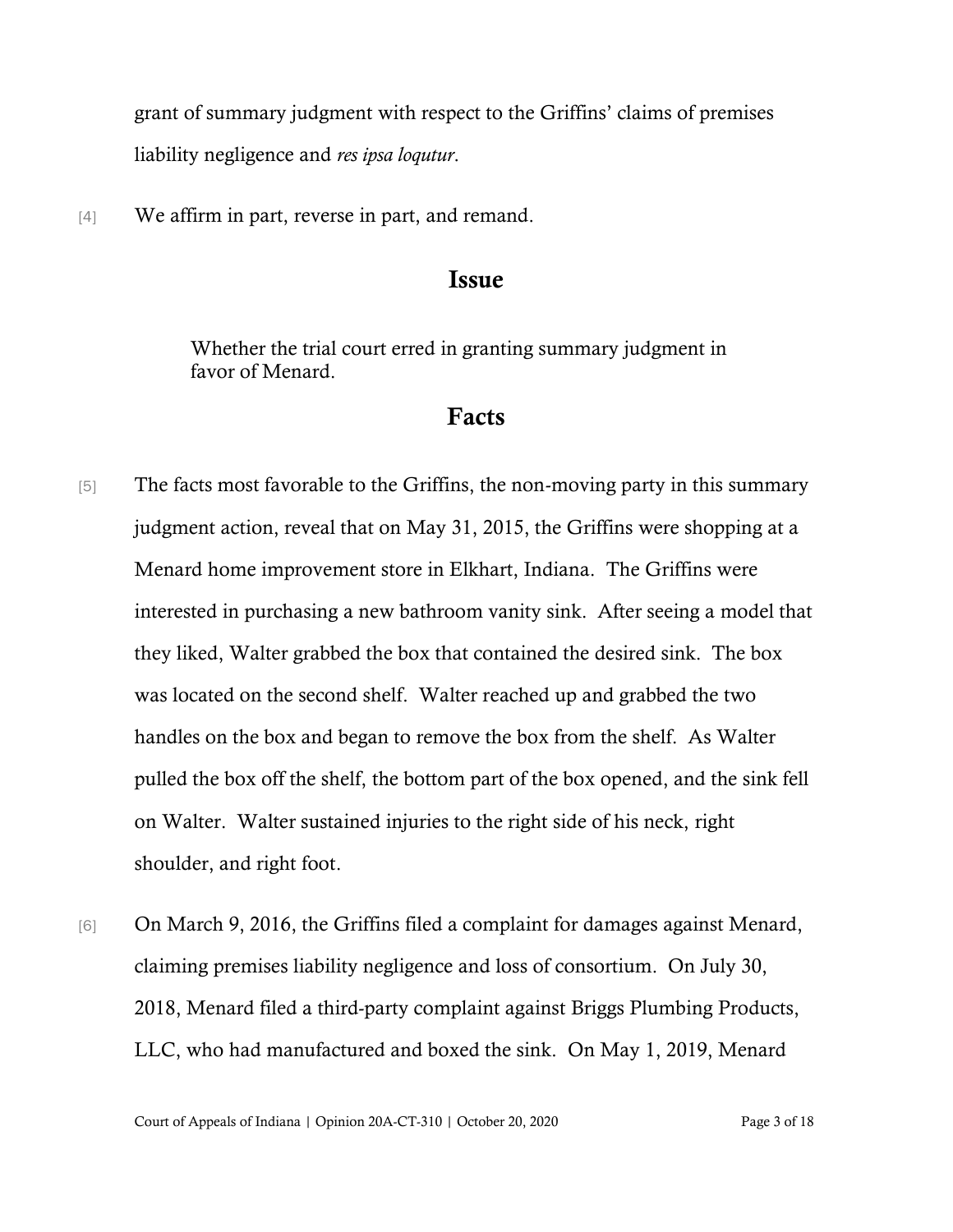filed a motion for summary judgment and a supporting brief. In support of its motion, Menard designated portions of depositions given by Walter and Candus and an affidavit by Brent Bahr ("Bahr"), the Menard store's general manager whom Menard had selected as the most knowledgeable person to respond about the May 31 incident and store policies and procedures. In the designated portion of Walter's deposition, he acknowledged that he had not noticed that the staples were loose on the bottom of the sink box. In his affidavit, Bahr stated that "[i]t is the policy and practice of Menards that if there is any problem with the box or packaging of any item, they are not to be placed upon the shelves for sale." (App. Vol. 2 at 77). He further declared that "[i]f a Mendards' employee would [have] notice[d] . . . any defect or other issue with regard to the boxes containing the Briggs Plumbing sinks, that employee would not have placed the sink with the defective packaging on the shelf." (App. Vol. 2 at 77). Bahr also stated that "Menards had no prior notice of any defect or problem with the box containing the Briggs Plumbing sink involved in the incident involving Walter[,]" and that he had "never received any notice of and [was] not aware of any circumstances where a sink manufactured by Briggs . . . ha[d] fallen through the bottom of its box." (App. Vol. 2 at 77). Relying primarily on Walter's deposition testimony and Bahr's affidavit, Menard argued that it was entitled to summary judgment on the Griffins' premises liability negligence claim because it "had no actual or constructive notice of any dangerous condition which led to Walter['s] . . . injur[ies]." (App. Vol. 2 at 62).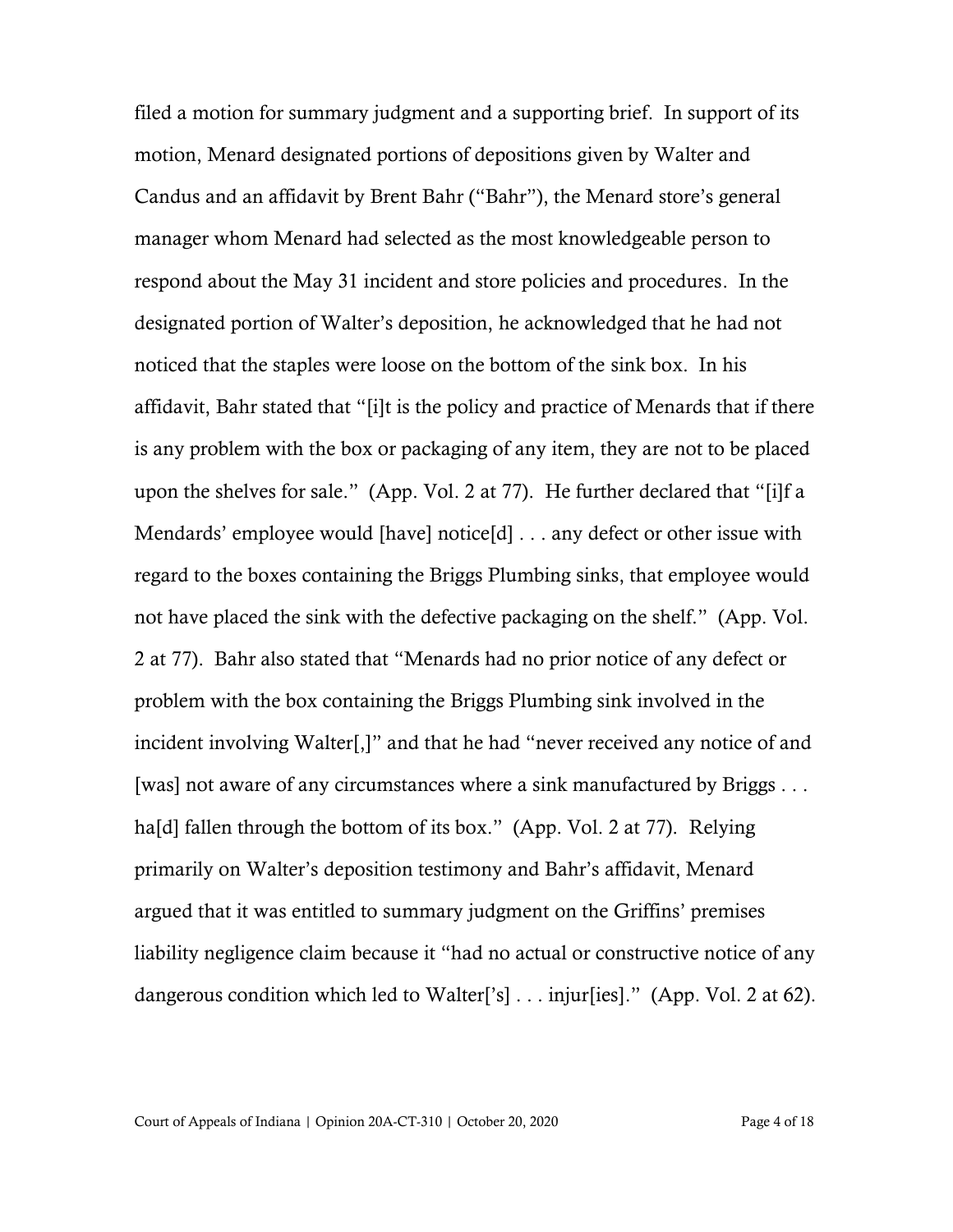- [7] In the Griffins' summary judgment response, they argued that Menard's motion for summary judgment should be denied because there: (1) were issues of material fact regarding Menard's constructive knowledge; (2) was a clear inference of negligence under the doctrine of *res ipsa loquitur*; and (3) was an inference of negligence under the doctrine of spoliation.
- [8] The Griffins first argued that the trial court should deny Menard's summary judgment motion because Menard had "failed to designate any evidence that it exercised reasonable care or attempted to discover the danger but was unable to do so." (App. Vol. 2 at 89). The Griffins' designated evidence included Bahr's deposition, wherein he testified about Menard general practices, policies, and procedures. Bahr first explained that employees are trained to identify defective merchandise. Specifically, if there is defective merchandise:

whether it's received off of incoming trucks before it goes to the floor or once it's on the floor, you know, team members doing their cleaning and, you know, walking by products, if they see something unsafe, damaged, unsellable, we have a defect program in place to take that merchandise off the shelf and bill it back to the vendor.

(App. Vol. 2 at 128).

Court of Appeals of Indiana | Opinion 20A-CT-310 | October 20, 2020 Page 5 of 18 [9] Additionally, Bahr testified that Menard has "general practices" of end-of-thenight "front and facing" and daily "sectioning." (App. Vol. 2 at 129). The front and facing practice requires employees to go through every aisle every night to "bring every product forward, clean it, front it, [and] face it." (App. Vol. 2 at 129). Bahr explained that the sectioning practice entails breaking up each of Menard's sales departments into sections to "thoroughly detail each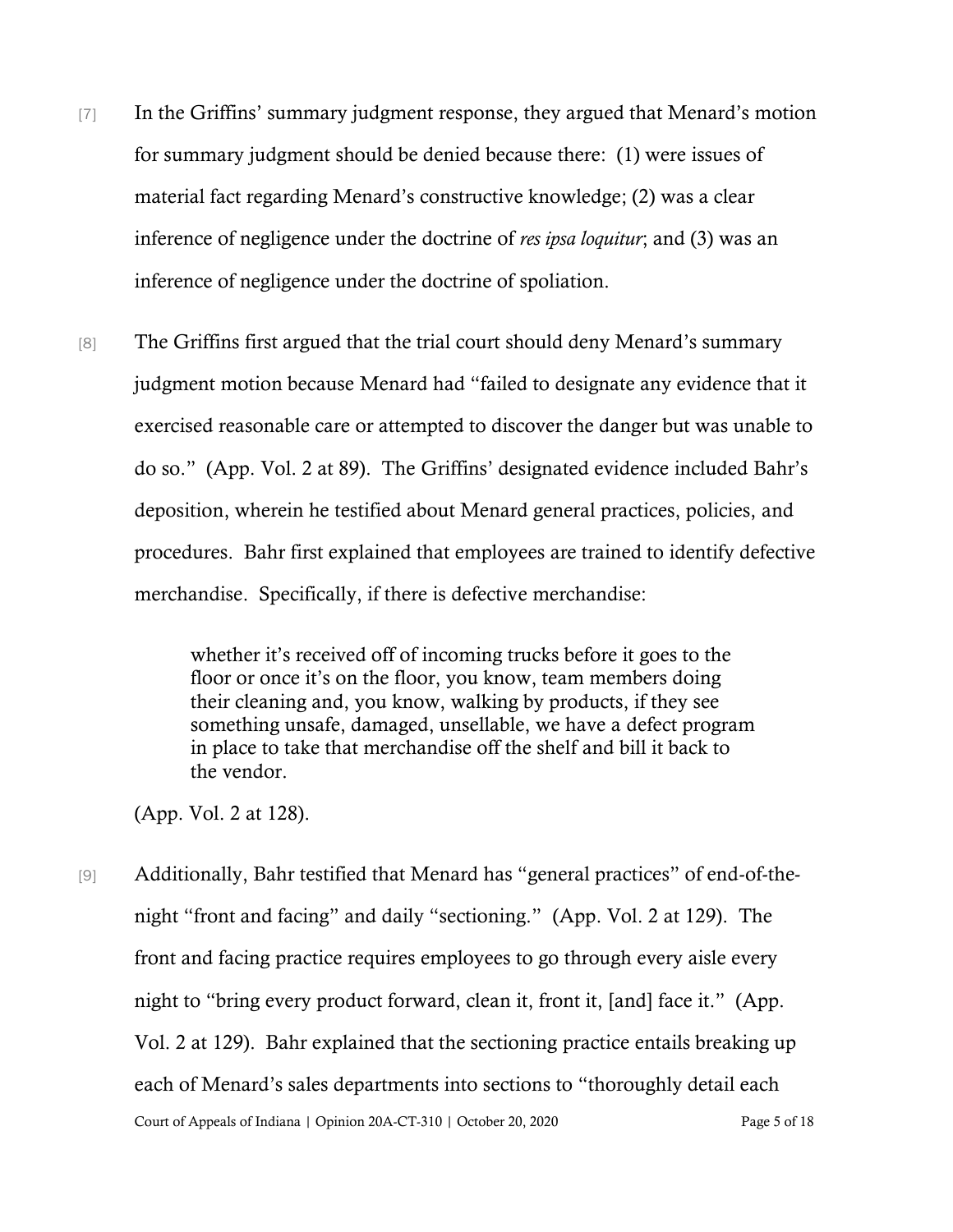section where [employees] would, 4 foot at a time, inspect every product in that section, dust it, clean it, bring it forward, make sure that section is perfect. And we do a section a day in every department and rotate." (App. Vol. 2 at 130). The employee responsible for sectioning is supposed to inspect every product from "left to right." (App. Vol. 2 at 130). Bahr further explained that Menard provides "maps that correlate the dates of the month with what section we should be doing that day." (App. Vol. 2 at 130). However, Bahr stated that the "map . . . [is] a guideline. It doesn't necessarily mean that zone was done that day." (App. Vol. 2 at 154). Bahr further explained that he did not have a "way to verify if a department did that section or who did that section that day." (App. Vol. 2 at 130).

- [10] The Griffins' designated portion of Bahr's deposition also included Menard's standard procedure for dealing with an incident. Bahr explained that employees are required to fill out an incident report and gather as much information as possible from the claimant. The employee is then supposed to check the cameras to see if any surveillance video footage captured the incident and save the footage. Bahr testified that in relation to the May 31, 2015 incident, neither he nor his employees had investigated whether there had been any surveillance video footage of the incident. Furthermore, Bahr admitted that Menard employees do not always follow the policies. Additionally, he stated that there is no formal policy that requires employees to read the policies.
- Court of Appeals of Indiana | Opinion 20A-CT-310 | October 20, 2020 Page 6 of 18 [11] The Griffins next argued that under the doctrine of *res ipsa loquitur*, "the designated facts and reasonable inferences drawn therefrom show that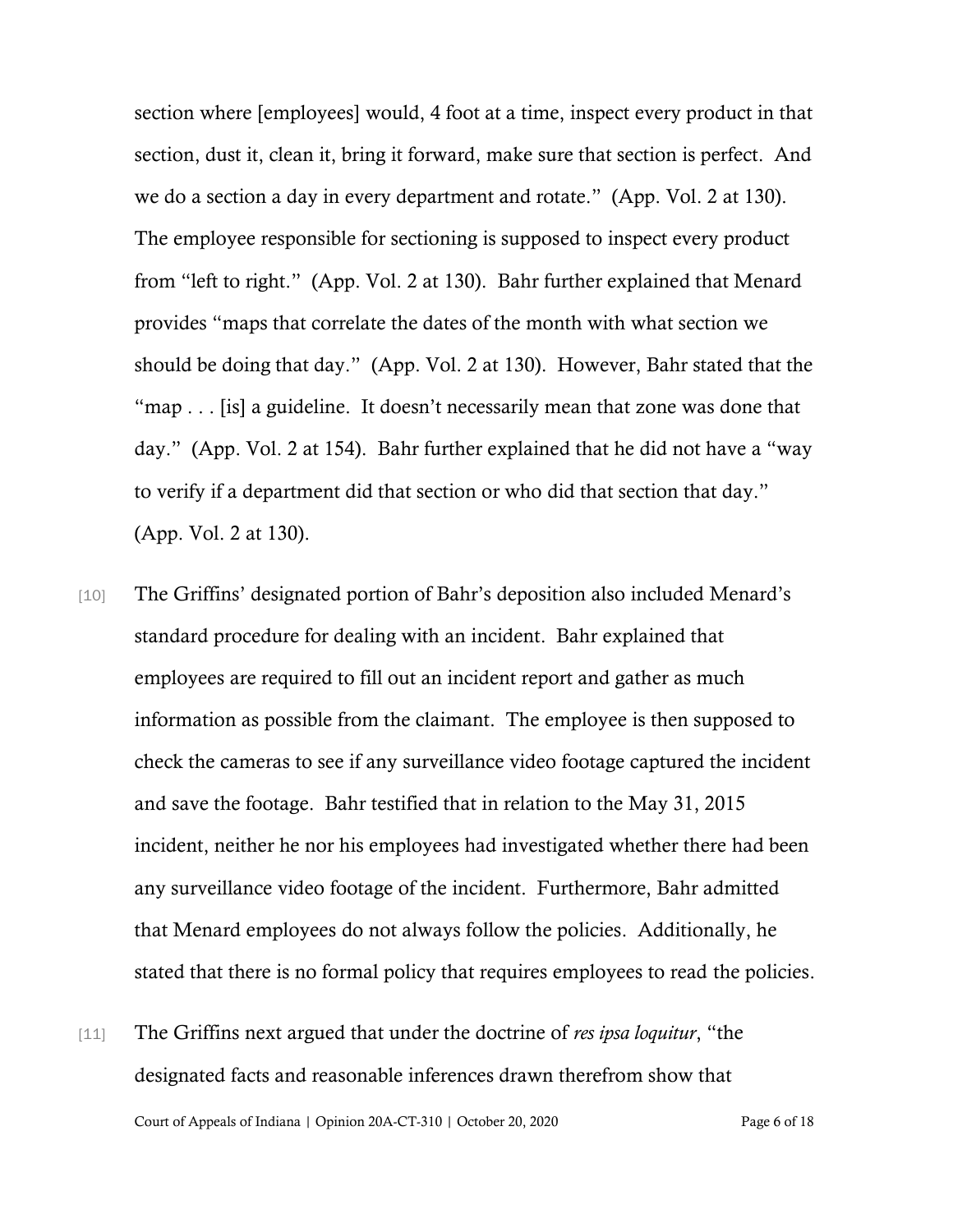[Menard] had the management and control of its store, the stocking of the shelves, and the inspection for and removal of defective products." (App. Vol. 2 at 91). As a result, they contended that summary judgment was inappropriate because there was a clear inference of negligence. Finally, the Griffins argued that Menard's "failure to follow its own procedures resulted in the deletion and loss of any relevant video footage." (App. Vol. 2 at 92). Therefore, the Griffins alleged that Menard's summary judgment motion was precluded based on a spoliation inference.

[12] Thereafter, Menard filed its reply to the Griffins' summary judgment response. Menard argued that: (1) the Griffins had failed to show an issue of material fact regarding whether it had actual or constructive knowledge of the defective condition of the box at issue; (2) the doctrine of *res ipsa loquitur* was not applicable because the box was not in Menard's exclusive control at the time of the accident; and (3) the doctrine of spoliation was not applicable because the Menard store did not have a camera in the specific area of the plumbing department that would have recorded the incident in question. As supplemental designated evidence, Menard attached its' responses to interrogatories and a portion of Bahr's deposition. In relevant part, Menard's responses stated:

> INTERROGATORY NO. 2: When was the last time the section in which the sink was stocked had been "faced/shelved" or stocked.

ANSWER: Menards' Daily Manager's Responsibilities (To-Do Lists and Department Closing Checklist) – Policy & Procedure #204 requires the team members to inspect and reface all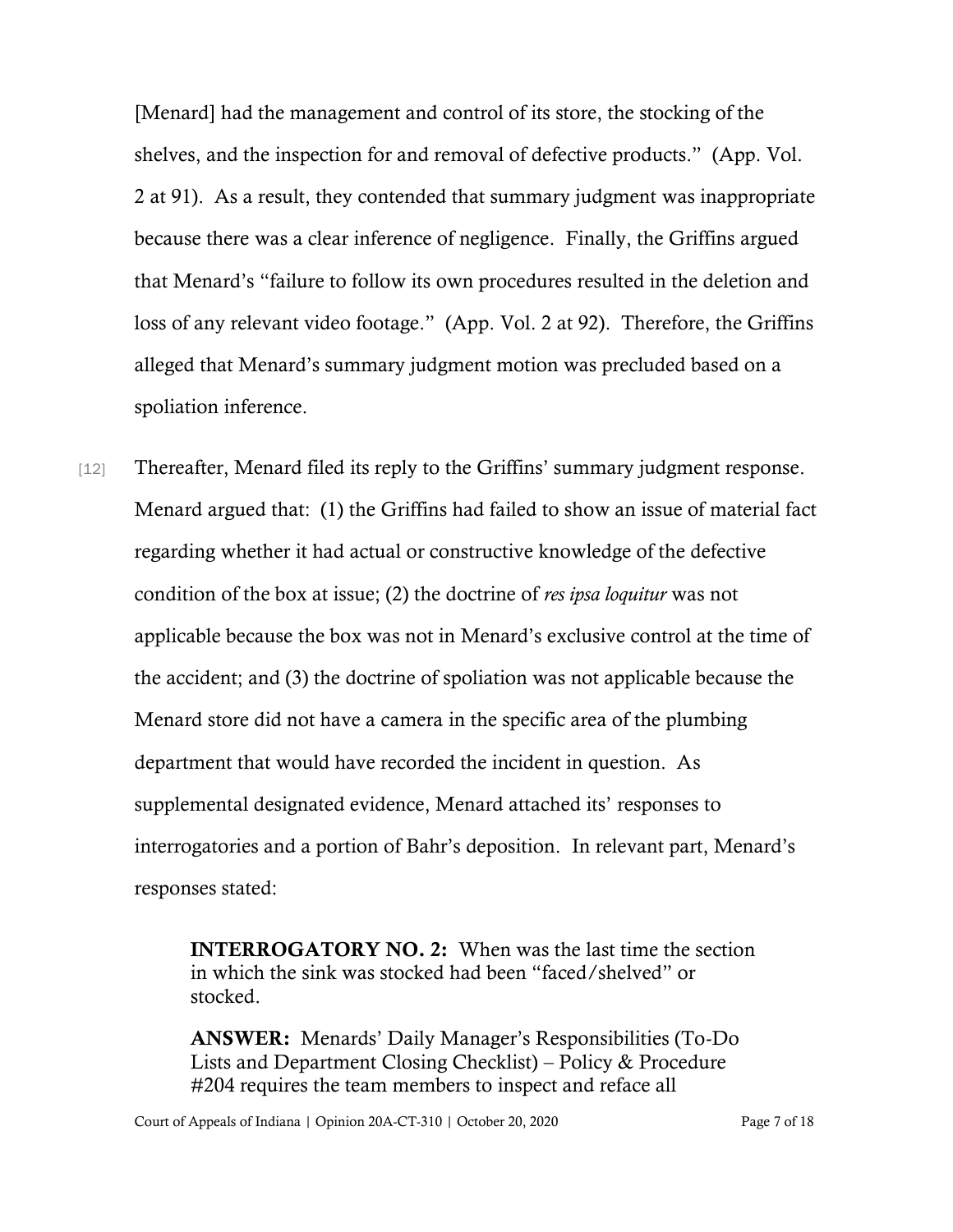inventory at least every 8 days. Each area of the store is broken down into 8 specific sections which are inspected and refaced every day on a rotating basis. Thus, every 8 days all inventory in the entire area is inspected and refaced. There are no records maintained pertaining to the inspection and refacing of the areas/sections.

**INTERROGATORY NO. 3:** When was the sink received by Menards, stocked.

ANSWER: Unknown.

INTERROGATORY NO. 4: How long had the sink been on the shelf.

ANSWER: Unknown.

\* \* \*

INTERROGATORY NO. 6: At the time of the incident, was there surveillance coverage of the aisle where the incident is alleged to have occurred?

ANSWER: No.

(App. Vol. 2 at 182-83). Bahr's designated deposition testimony explained that there was no surveillance video recorded of the incident on May 31, 2015, the stocking of the Briggs Plumbing box on the shelf, or the receiving dock where inventory is received. Bahr further explained that the surveillance cameras have changed since 2015.

[13] The trial court conducted a hearing and granted summary judgment to Menard. Thereafter, the trial court amended its summary judgment, making it a final appealable order. The Griffins now appeal. We will add additional facts when necessary.

## Decision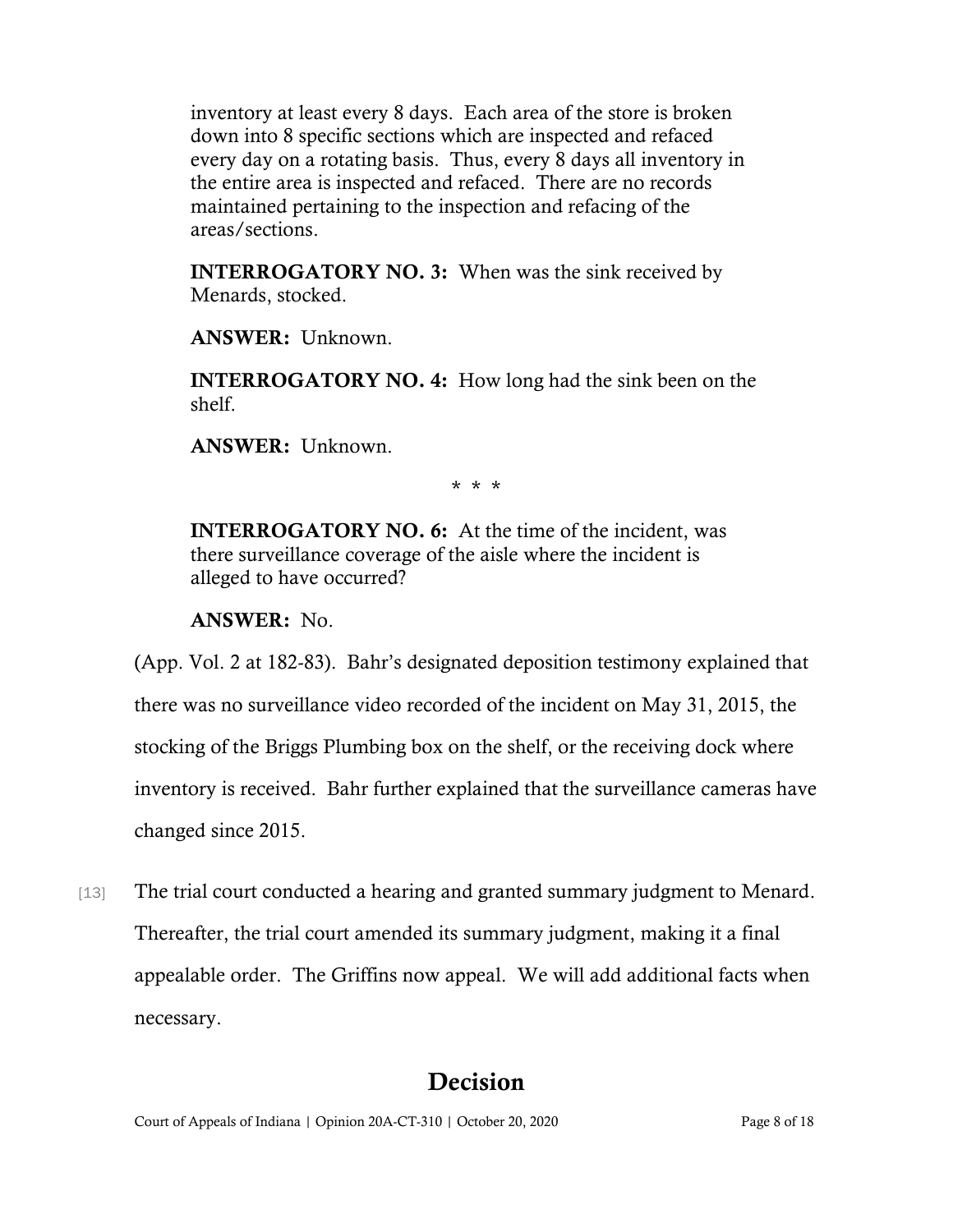[14] The Griffins argue that the trial court erred by granting summary judgment to Menard because: (1) Menard failed to negate the breach of duty element of their premises liability negligence claim because questions of fact exist as to whether it had knowledge of the defectively packaged sink on its shelf; (2) there was a presumption of negligence created under the doctrine of *res ipsa loquitur*; and (3) there was an inference of negligence created under the doctrine of spoliation. We will address each argument in turn.

## 1. Actual or Constructive Knowledge

[15] The Griffins first argue that the trial court erred in granting summary judgment in favor of Menard because there were questions of fact as to whether Menard had knowledge of its inventory's defective packaging. Our standard of review is well-settled.

> We review summary judgment de novo, applying the same standard as the trial court: "Drawing all reasonable inferences in favor of . . . the non-moving parties, summary judgment is appropriate 'if the designated evidentiary matter shows that there is no genuine issue as to any material fact and that the moving party is entitled to judgment as a matter of law.'" *Williams v. Tharp*, 914 N.E.2d 756, 761 (Ind. 2009) (quoting T.R. 56(C)). "A fact is 'material' if its resolution would affect the outcome of the case, and an issue is 'genuine' if a trier of fact is required to resolve the parties' differing accounts of the truth, or if the undisputed material facts support conflicting reasonable inferences." *Id*. (internal citations omitted).

The initial burden is on the summary-judgment movant to "demonstrate[ ] the absence of any genuine issue of fact as to a determinative issue," at which point the burden shifts to the nonmovant to "come forward with contrary evidence" showing an issue for the trier of fact. *Id*. at 761-62 (internal quotation marks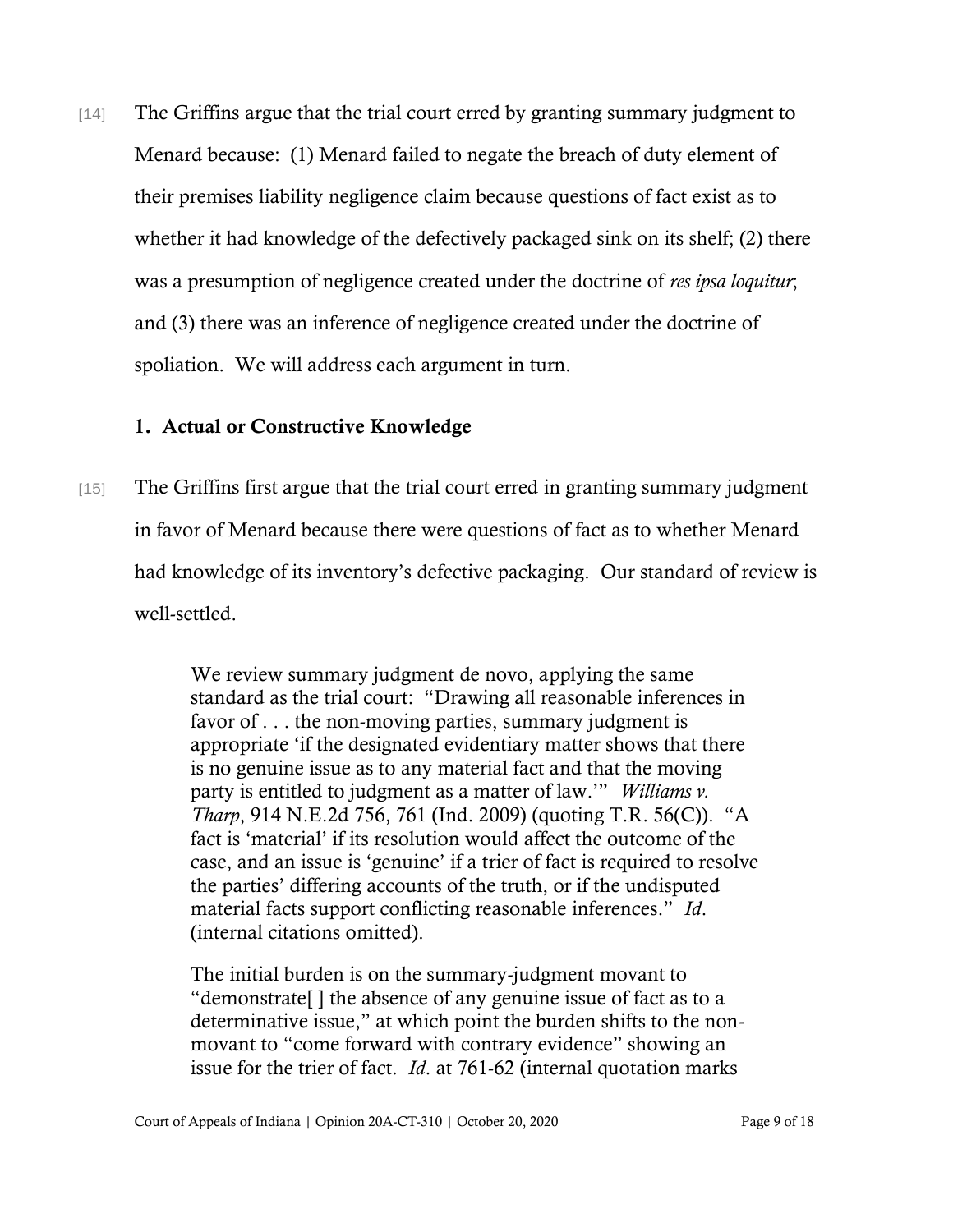and substitution omitted). And "[a]lthough the non-moving party has the burden on appeal of persuading us that the grant of summary judgment was erroneous, we carefully assess the trial court's decision to ensure that he was not improperly denied his day in court." *McSwane v. Bloomington Hosp. & Healthcare Sys.*, 916 N.E.2d 906, 909-10 (Ind. 2009) (internal quotation marks omitted).

*Hughley v. State*, 15 N.E.3d 1000, 1003 (Ind. 2014) (alterations original to *Hughley*).

- [16] We emphasize that summary judgment is a "high bar" for the moving party to clear in Indiana. *Id*. at 1004. "In particular, while federal practice permits the moving party to merely show that the party carrying the burden of proof [at trial] *lacks* evidence on a necessary element, we impose a more onerous burden: to affirmatively 'negate an opponent's claim.'" *Id*. at 1003 (quoting *Jarboe v. Landmark Comm. Newspapers of Ind., Inc.*, 644 N.E.2d 118, 123 (Ind. 1994)).
- [17] Here, the Griffins filed their complaint against Menard claiming premises liability, which is rooted in negligence. In order to recover under a theory of negligence, the Griffins must establish: (1) the existence of a duty on the part of Menard to conform its conduct to a standard of care arising from its relationship with Walter; (2) Menard's failure to conform its conduct to the requisite standard of care; and (3) an injury to Walter proximately caused by Menard's breach. *Mayfield v. Levy Co.*, 833 N.E.2d 501, 505 (Ind. Ct. App. 2005). Generally, "'[a] negligence action is rarely an appropriate case for disposal by summary judgment'" because "'issues of negligence, causation, and reasonable care are most appropriately left for a determination of the trier of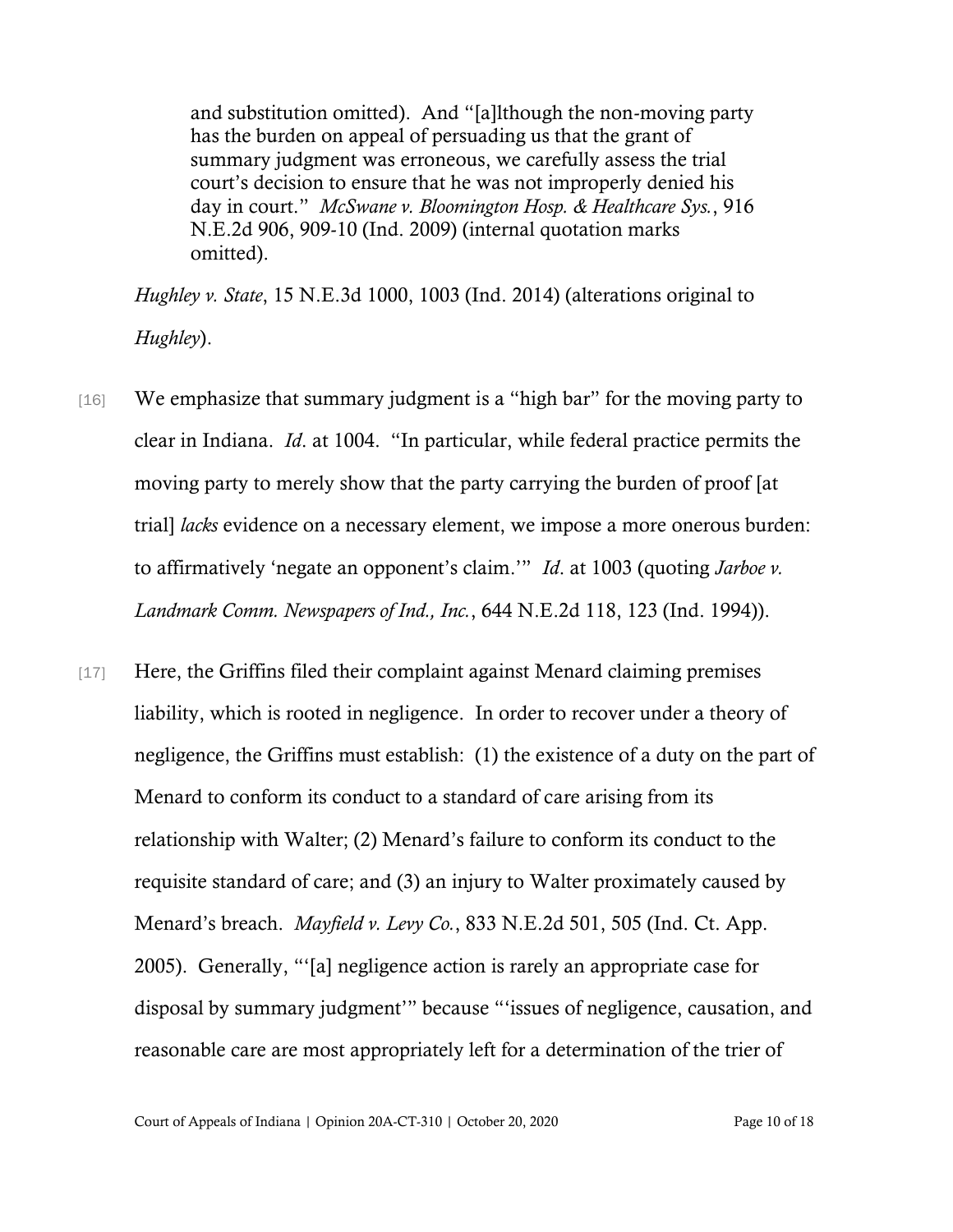fact.'" *Id*. (quoting *Guy's Concrete, Inc. v. Crawford*, 793 N.E.2d 288, 293 (Ind. Ct. App. 2003), *trans*. *denied*).

[18] Neither party disputes that, at the time of the incident, Walter was a business invitee of Menard. "Under Indiana's premises liability law, a landowner owes the highest duty to an invitee: the duty to exercise reasonable care for his protection while he is on the landowner's premises." *Converse v. Elkhart Gen. Hosp.*, 120 N.E.3d 621, 625 (Ind. Ct. App. 2019). Indiana has adopted the Restatement (Second) of Torts Section 343, which defines the scope of the duty a landowner owes to an invitee on its property as follows:

> A possessor of land is subject to liability for physical harm caused to his invitees by a condition on the land if, but only if, he

(a) knows or by the exercise of reasonable care would discover the condition, and should realize that it involves an unreasonable risk of harm to such invitees, and

(b) should expect that they will not discover or realize the danger, or will fail to protect themselves against it, and

(c) fails to exercise reasonable care to protect them against the danger.

*Id.* (quoting Restatement (Second) of Torts § 343 (1965)). Each of the three

conditions set forth in Section 343 must be met for liability to attach. *Harradon* 

*v. Schlamadinger*, 913 N.E.2d 297, 301 (Ind. Ct. App. 2009), *trans*. *denied*.

[19] Additionally, an invitee is "entitled to expect that the possessor will take reasonable care to ascertain the actual condition of the premises and, having discovered it, either to make it reasonably safe by repair or to give warning of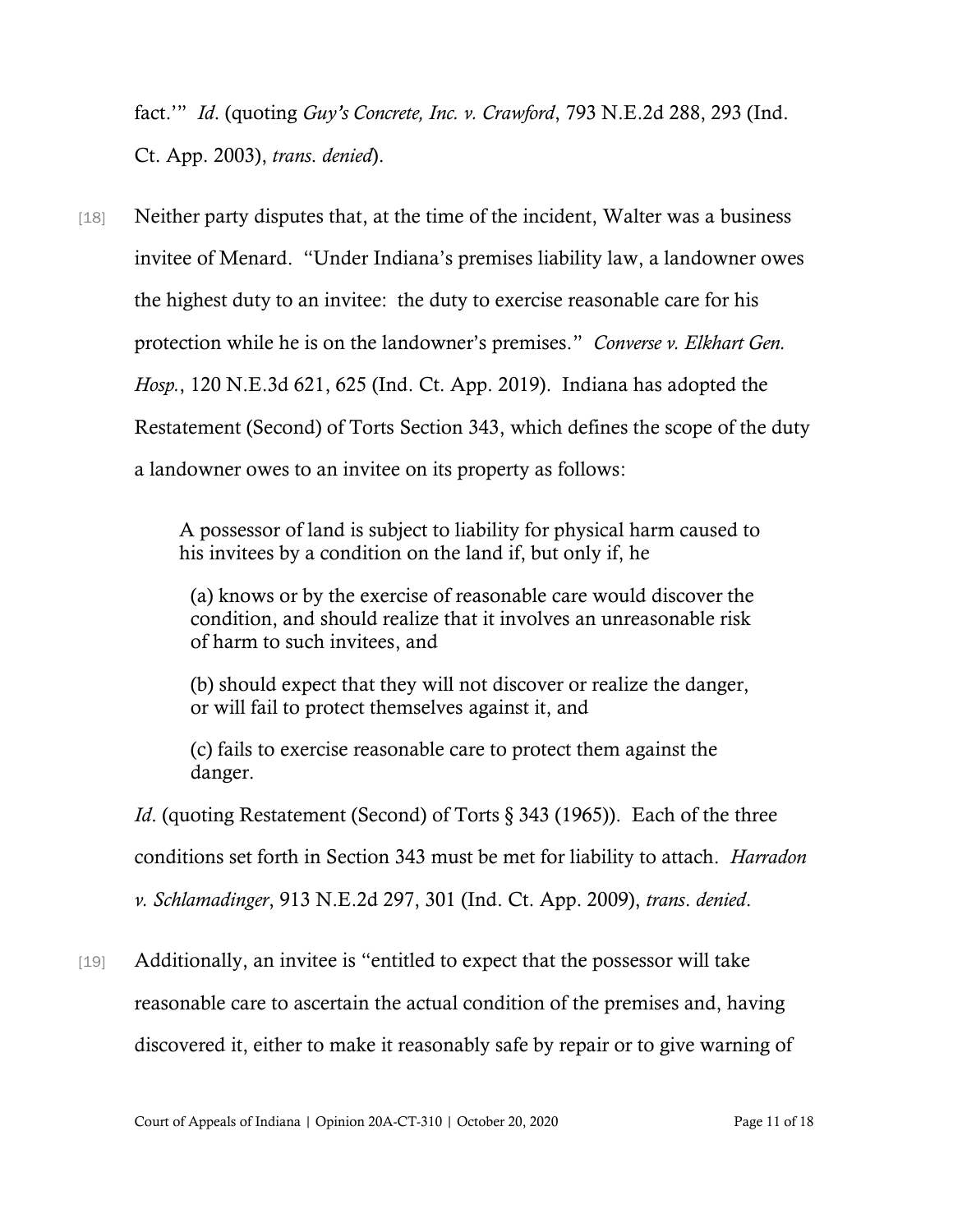the actual condition and the risk involved." *Merrill v. Knauf Fiber Glass GmbH*, 771 N.E.2d 1258, 1265 (Ind. Ct. App. 2002) (citing Restatement (Second) of Torts § 343, cmt. d), *trans*. *denied*. While a landowner's duty to a business invitee includes a duty to exercise reasonable care to protect the invitee from foreseeable dangers on the premises, there is no duty to insure a business invitee's safety while on the premises. *Schulz v. Kroger Co.*, 963 N.E.2d 1141, 1144 (Ind. Ct. App. 2012). "As an invitor is not the insurer of the invitee's safety, and before liability may be imposed on the invitor, it must have actual or constructive knowledge of the danger." *Id*. We have defined constructive knowledge as a "'condition [which] has existed for such a length of time and under such circumstances that it would have been discovered in time to have prevented injury if the storekeeper, his agents or employees had used ordinary care.'" *Id*. (quoting *Wal-Mart Stores, Inc. v. Blaylock*, 591 N.E.2d 624, 628 (Ind. Ct. App. 1992), *trans*. *denied*).

[20] Here, because Walter was a business invitee at the time of the incident on Menard's premises, Menard owed Walter the duty of care set out above. The Griffins argue that Menard is not entitled to summary judgment because it failed to negate the breach of duty element of their negligence claim based on premises liability. Specifically, the Griffins argue that questions of fact exist as to whether Menard had knowledge of the defectively packaged sink on its shelf. Menard maintains that the designated evidence shows that it did not have actual or constructive knowledge of any dangerous condition which led to Walter's injury. We agree with the Griffins.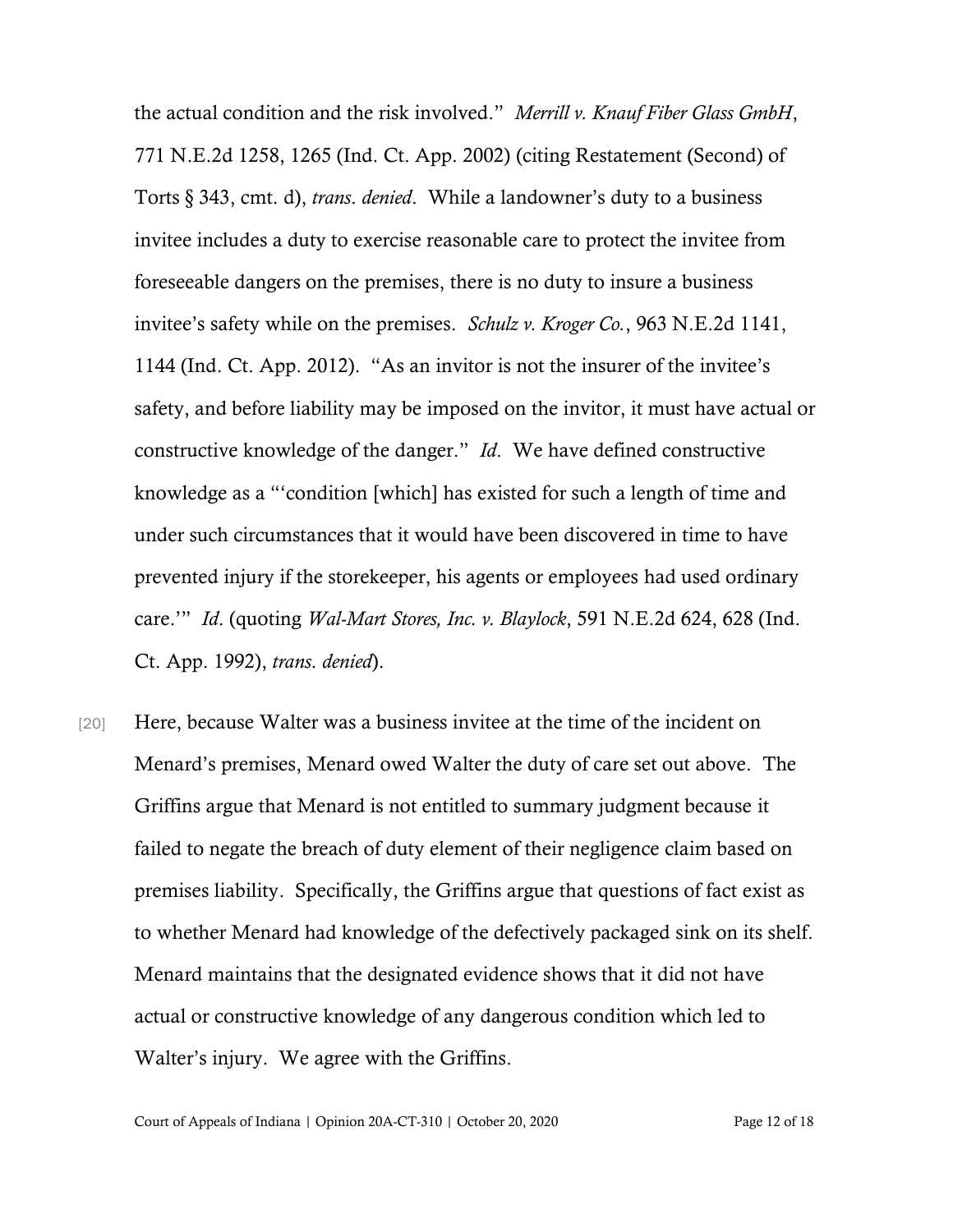- [21] As the moving party in this summary judgment action, Menard had the burden to negate an element of the Griffins' claim by establishing that no genuine issues of material fact exist regarding the element. *See Jarboe*, 644 N.E.2d at 123. More specifically, Menard had the burden of showing, as a matter of law, the absence of a genuine issue of material fact relating to breach of its duty to Walter when he was an invitee on Menard's premises.
- [22] The trial court granted Menard's motion for summary judgment after finding that the undisputed facts established that Menard did not have actual or constructive knowledge that the sink's box was defective. In making its ruling, the trial court relied on the following evidence:

General Manager Brent Bahr, who had been employed with Menard, Inc. since 2000, had "never received any notice of and was not aware of any circumstances where a sink manufactured by Briggs Plumbing had fallen through the bottom of its box." Employees would not place any sinks with defective packages onto the store's shelves. Furthermore, "Menards had no prior notice of any defect or problem with the box containing the Briggs Plumbing sink involved in the incident[.]"

(App. Vol. 2 at 21-22) (internal citations omitted).

[23] However, there is conflicting evidence. Some evidence shows that "[i]t is the policy and practice of Menards that if there is any problem with the box or packaging of any item, they are not to be placed upon the shelves for sale." (App. Vol. 2 at 77). But this is contradicted by Bahr's testimony that Menard does not have a formal policy requiring that employees read the policies. As such, he admitted that Menard employees do not always follow proper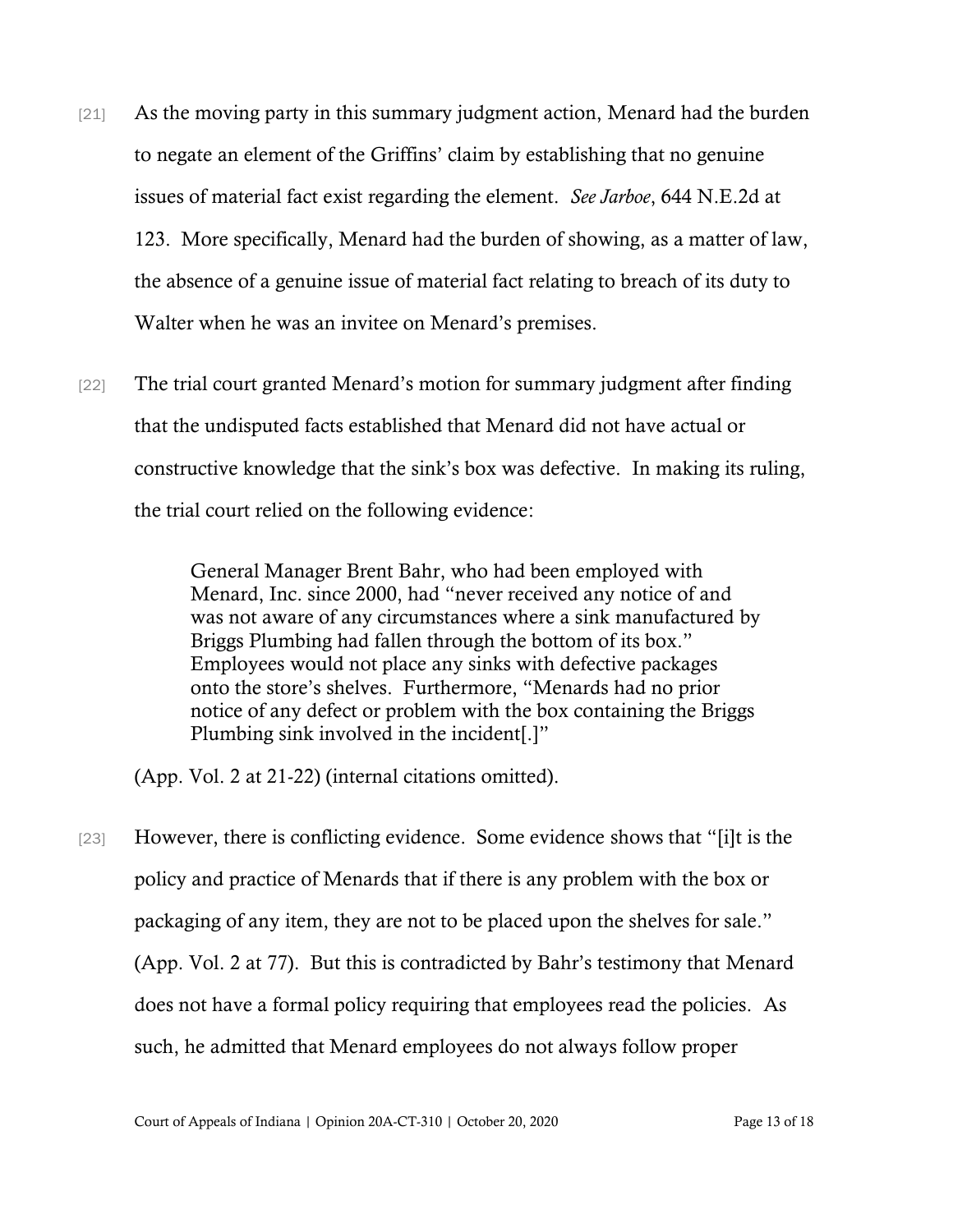procedures. Furthermore, Menard failed to designate evidence showing that this particular box had been inspected. Moreover, in response to the Griffins' interrogatories, Menard indicated that it had no knowledge regarding when the sink at issue had been received or how long it had been on the shelf. The only designated evidence of investigative measures taken by Menard was that its employees are *supposed* to inspect all inventory in an entire area every eight days. According to Bahr, he could not verify if, or when, the section where the sink fell on Walter had last been inspected.

[24] In support of its summary judgment claim, Menard draws our attention to *Gasser Chair Co., Inc. v. Nordengreen*, 991 N.E.2d 122 (Ind. Ct. App. 2013). In *Gasser*, a casino patron was injured when the adjustable chair she was sitting on collapsed due to a failed gas cylinder in the chair. She sued both the casino and the chair manufacturer. The trial court granted summary judgment to the casino on the patron's premises liability claim and denied summary judgment to the chair manufacturer. The chair manufacturer then appealed the trial court's grant of summary judgment to the casino, arguing in part that there were genuine issues of fact regarding the casino's knowledge of the defective nature of the chair on its premises. This Court affirmed the grant of summary judgment to the casino, which had negated the element regarding its knowledge of a dangerous condition on its premises. We concluded that there was no genuine issue of fact that the casino had actual or constructive knowledge that the chair was a dangerous condition on its premises. *Gasser*, 991 N.E.2d 126- 27. In reaching this decision, we explained that the chairs were inspected daily,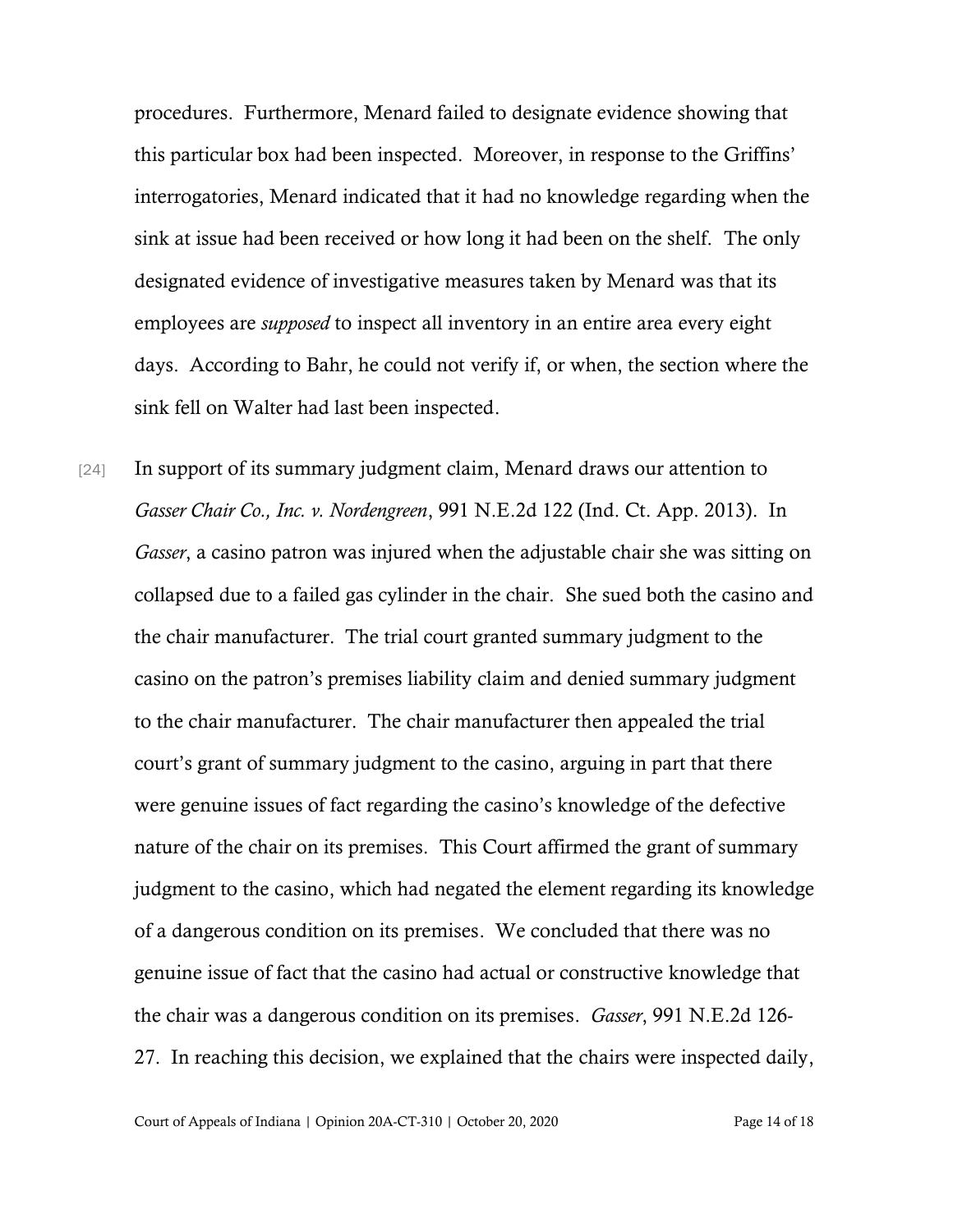no problems had been reported with the chair the patron had used, that the chair manufacturer had not warned the casino about the danger of the gas cylinder suddenly falling, and that although there had been some previous problems with a very small percentage of chairs at the casino, none of those problems had caused injuries. *Id*. at 127.

- [25] The facts of *Gasser* can be distinguished from the facts of this case. Significantly, unlike in *Gasser* where the chairs were inspected daily, there was no evidence designated establishing when the defective box had last been inspected. Indeed, Bahr stated that he could not verify if, or when, the section where the sink fell on Walter had last been inspected. Furthermore, Bahr testified that employees do not always follow Menard's own policies. Because the defective box was on the shelf for an unspecified period of time, there remains a question of fact regarding whether Menard had actual or constructive knowledge that the sink box was a dangerous condition on its premises.
- [26] Viewing this evidence in light of the facts most favorable to the Griffins, the non-movants, we must conclude that Menard has failed to meet its initial burden of negating the breach of duty element of the Griffins' negligence claim based on premises liability. *See*, *e*.*g*., *Sinner v. Kindred Hosp. Ltd. P'ship*, 51 N.E.3d 1184, 1189 (Ind. 2016) (noting that under Indiana law, summary judgment movant has the burden of affirmatively negating an opponent's claim).

#### 2. *Res Ipsa Loquitor*

Court of Appeals of Indiana | Opinion 20A-CT-310 | October 20, 2020 Page 15 of 18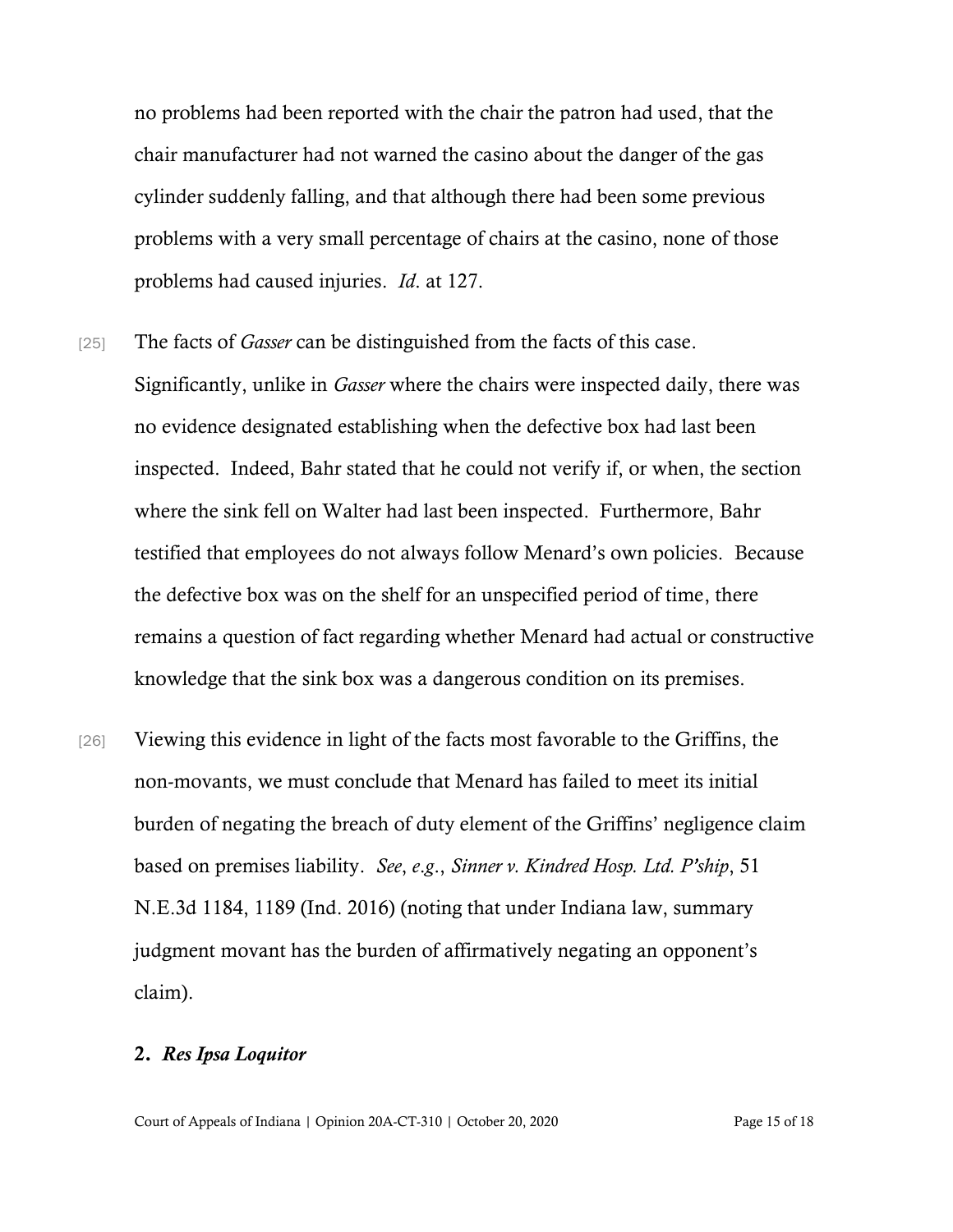- [27] Next, the Griffins argue that there is a presumption of negligence under the doctrine of *res ipsa loquitur*. *Res ipsa loquitur* is translated from Latin as "the thing speaks for itself." *Gary Cmty. Sch. Corp. v*. *Lardydell*, 8 N.E.3d 241, 247 (Ind. Ct. App. 2014), *trans*. *denied*. *Res ipsa loquitur* is a rule of evidence that permits an inference of negligence to be drawn based upon the surrounding facts and circumstances of the injury. *Johnson v. Blue Chip Casino, LLC*, 110 N.E.3d 375, 378 (Ind. Ct. App. 2018), *trans*. *denied*. Under *res ipsa loquitur*, negligence may be inferred where: (1) the injuring instrumentality is shown to be under the management or exclusive control of the defendant or his servants; and (2) the accident is such that in the ordinary course of things does not happen if those who have management of the injuring instrumentality use proper care. *Volger v. Dominguez*, 624 N.E.2d 56, 61 (Ind. Ct. App. 1993), *reh*'*g denied*, *trans*. *denied*. To invoke *res ipsa loquitur*, the plaintiff must demonstrate that the defendant had exclusive control of the injuring instrumentality at the time of the injury. *Rector v. Oliver*, 809 N.E.2d 887, 890 (Ind. Ct. App. 2004). "The element of 'exclusive control' is an expansive concept which focuses upon who has the right or power of control to exercise it, rather than actual physical control." *Volger*, 624 N.E.2d at 61 (internal citations omitted). Further, exclusive control is satisfied if the defendant had control at the time of the alleged negligence. *Id*. at 61-62.
- [28] In this summary judgment proceeding, Menard argued, and the trial court found, that the Griffins "cannot establish that Menards was in exclusive control of the defective box at the time of the incident at issue in this case." (App. Vol.

Court of Appeals of Indiana | Opinion 20A-CT-310 | October 20, 2020 Page 16 of 18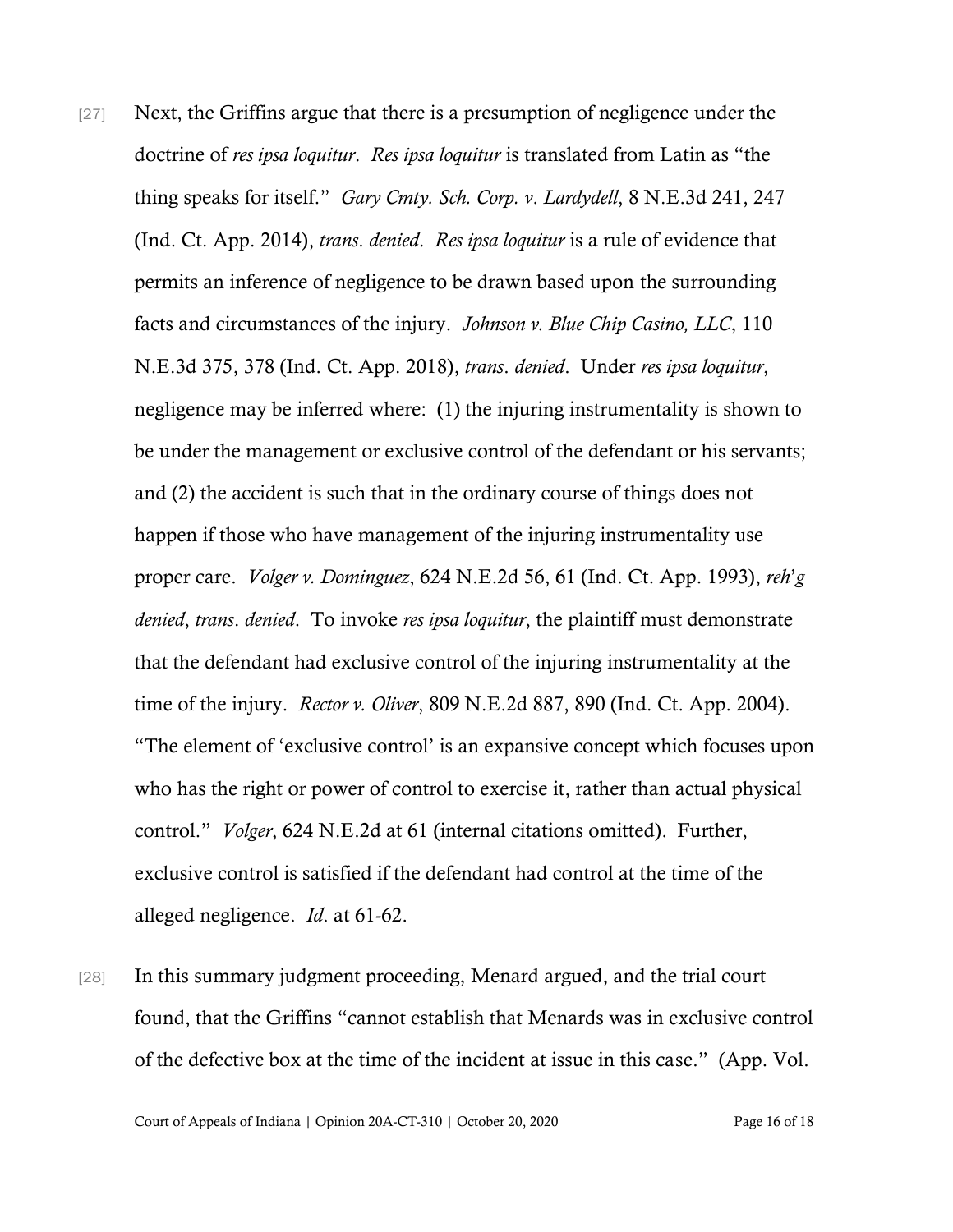2 at 171). However, "[m]erely alleging that the plaintiff has failed to produce evidence on each element of [his cause of action against the defendant] is insufficient to entitle the defendant to summary judgment under Indiana law." *Jarboe*, 644 N.E.2d at 123. As the moving party, Menard had the burden to negate the control element. *Id*. The designated evidence demonstrates that Menard had the management and control of its premises. Moreover, Menard also had the power to control the stocking of the shelves, and the inspection and removal of defective products. These details leave open an issue of material fact as to the element of exclusive control.

### 3. Spoliation

- [29] Last, the Griffins argue that the trial court erred by granting summary judgment to Menard on the Griffins' spoliation theory, and they contend that designated evidence created an inference of negligence under the doctrine of spoliation. "Spoliation is a particular discovery abuse that involves the intentional or negligent destruction, mutilation, alteration, or concealment of physical evidence." *N. Ind. Pub. Serv. Co. v. Aqua Envtl. Container Corp.*, 102 N.E.3d 290, 300 (Ind. Ct. App. 2018) (internal quotation omitted). A party raising a claim of spoliation must prove that (1) there was a duty to preserve the evidence, and (2) the alleged spoliator either negligently or intentionally destroyed, mutilated, altered, or concealed the evidence. *Id*. at 301.
- [30] Here, Menard designated evidence showing that there was not a camera in the Menard store that could have captured video of the incident. Specifically,

Court of Appeals of Indiana | Opinion 20A-CT-310 | October 20, 2020 Page 17 of 18